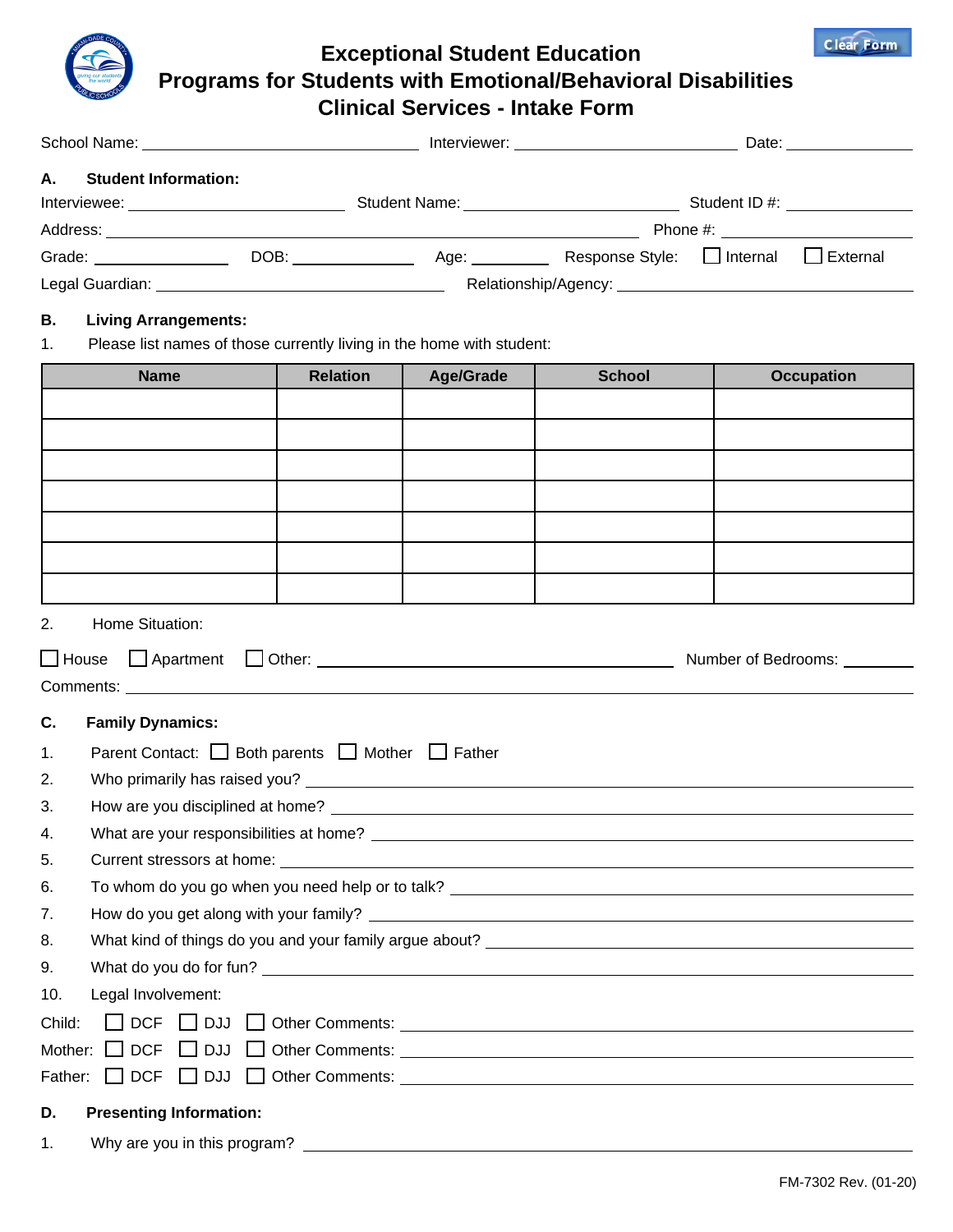|    |                                         | Student Name: Manual According to the Student Name:                                                           |                        |                      |                           | Intake Page 2             |
|----|-----------------------------------------|---------------------------------------------------------------------------------------------------------------|------------------------|----------------------|---------------------------|---------------------------|
| 2. |                                         | What do you need to get out of this program? ___________________________________                              |                        |                      |                           |                           |
| 3. |                                         |                                                                                                               |                        |                      |                           |                           |
| 4. |                                         | What would you like to gain from counseling? ___________________________________                              |                        |                      |                           |                           |
| Е. | <b>Medical History:</b>                 |                                                                                                               |                        |                      |                           |                           |
| 1. |                                         |                                                                                                               |                        |                      |                           |                           |
| 2. |                                         |                                                                                                               |                        |                      |                           |                           |
| 3. |                                         | Head injury? ■ No ■ Unknown ■ Yes ■ Open ■ Closed When: ■ ■ Direction Muslem Blue Monday Monday Monday Monday |                        |                      |                           |                           |
| 4. |                                         | Loss of Consciousness? No PYes How Long? Now Long 2000 November 2014                                          |                        |                      |                           |                           |
| 5. |                                         |                                                                                                               |                        |                      |                           |                           |
| F. | <b>Mental Health Services:</b>          |                                                                                                               |                        |                      |                           |                           |
|    | <b>Outpatient Services</b>              | <b>Agency</b>                                                                                                 |                        | <b>Provider Name</b> | <b>Active</b>             | <b>Date of Last Visit</b> |
|    | Case Manager                            |                                                                                                               |                        |                      | Y/N                       |                           |
|    | Therapist                               |                                                                                                               |                        |                      | Y/N                       |                           |
|    | Psychiatrist                            |                                                                                                               |                        |                      | Y/N                       |                           |
|    | (Other/Additional)                      |                                                                                                               |                        |                      | Y/N                       |                           |
|    | (Other/Additional)                      |                                                                                                               |                        |                      | Y/N                       |                           |
|    | <b>Inpatient Services</b>               | <b>Agency/Hospital</b>                                                                                        | <b>Date of Service</b> |                      | <b>Presenting Problem</b> |                           |
|    | <b>Baker Act</b>                        |                                                                                                               |                        |                      |                           |                           |
|    | <b>Psychiatrist Hospitalizations</b>    |                                                                                                               |                        |                      |                           |                           |
|    | (Other/Additional)                      |                                                                                                               |                        |                      |                           |                           |
|    | (Other/Additional)                      |                                                                                                               |                        |                      |                           |                           |
| G. | <b>Current Medication</b>               | N/A                                                                                                           |                        |                      |                           |                           |
|    | <b>Medication</b>                       | <b>Dosage</b>                                                                                                 | <b>Frequency</b>       |                      |                           | <b>Purpose</b>            |
|    |                                         |                                                                                                               |                        |                      |                           |                           |
|    |                                         |                                                                                                               |                        |                      |                           |                           |
|    |                                         |                                                                                                               |                        |                      |                           |                           |
|    |                                         |                                                                                                               |                        |                      |                           |                           |
| Н. | <b>Past Medication</b>                  | N/A                                                                                                           |                        |                      |                           |                           |
|    | <b>Medication</b>                       | <b>Dosage</b>                                                                                                 | <b>Frequency</b>       |                      |                           | <b>Purpose</b>            |
|    |                                         |                                                                                                               |                        |                      |                           |                           |
|    |                                         |                                                                                                               |                        |                      |                           |                           |
|    |                                         |                                                                                                               |                        |                      |                           |                           |
|    |                                         |                                                                                                               |                        |                      |                           |                           |
|    | <b>MIDDLE SCHOOL/HIGH SCHOOL INSERT</b> |                                                                                                               |                        |                      |                           |                           |
| I. | <b>Current School Information</b>       |                                                                                                               |                        |                      |                           |                           |
| 1. |                                         |                                                                                                               |                        |                      |                           |                           |
| 2. |                                         |                                                                                                               |                        |                      |                           |                           |
| 3. |                                         | □ Inclusion □ No □ Yes □ Special: _________                                                                   |                        |                      |                           |                           |

4. Career Goals: <u>Career Coals:</u> Career Coals: Career Coals: Career Coals: Career Coals: Career Coals: Career Coals: Career Coals: Career Coals: Career Coals: Career Coals: Career Coals: Career Coals: Career Coals: Career

5. School Goals: